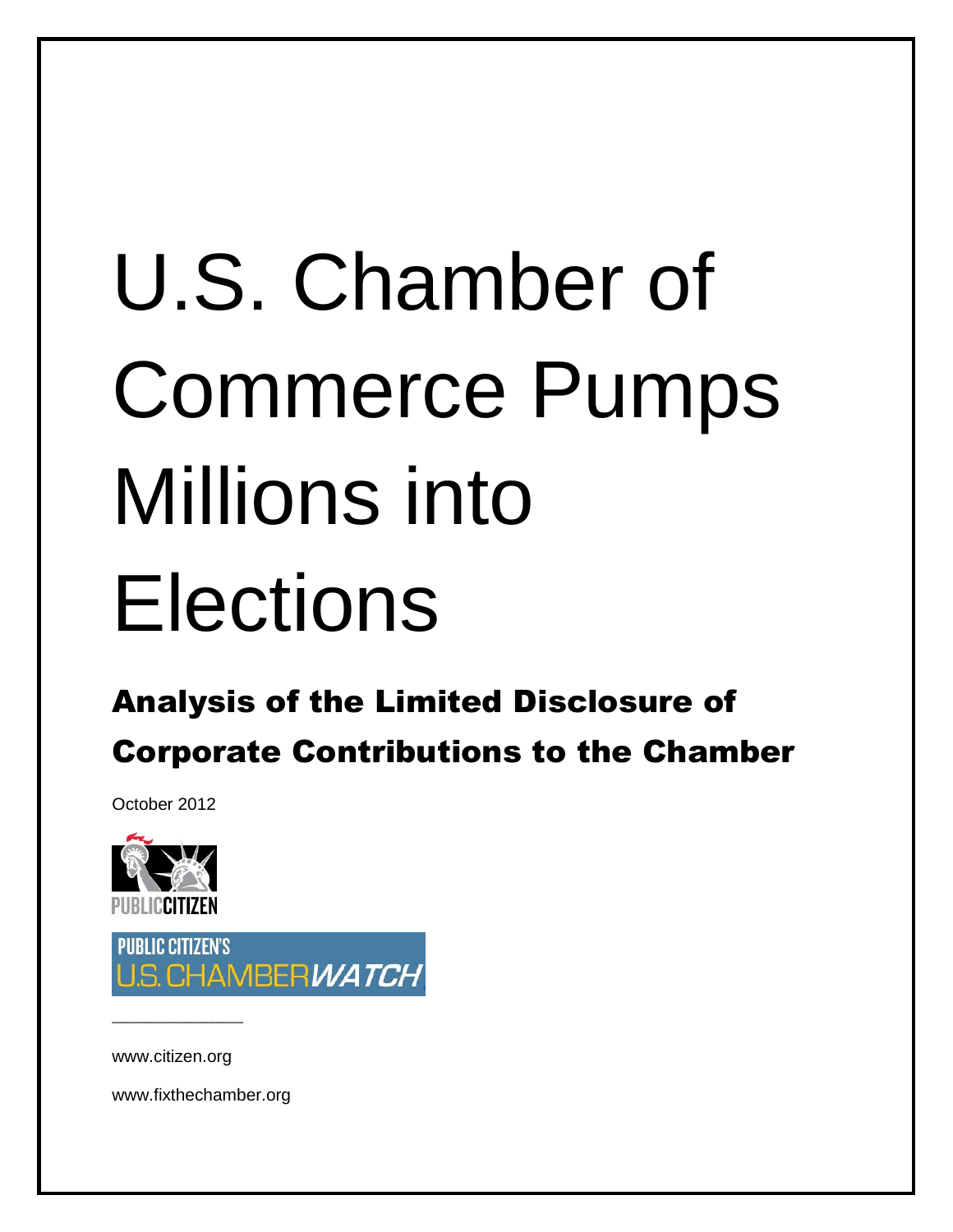#### **About U.S. Chamber Watch**

U.S. Chamber Watch is a project of Public Citizen that tracks the activities of the U.S. Chamber.

#### **About Public Citizen**

Public Citizen is a national non-profit organization with more than 300,000 members and supporters. We represent consumer interests through lobbying, litigation, administrative advocacy, research, and public education on a broad range of issues including consumer rights in the marketplace, product safety, financial regulation, safe and affordable health care, campaign finance reform and government ethics, fair trade, climate change, and corporate and government accountability.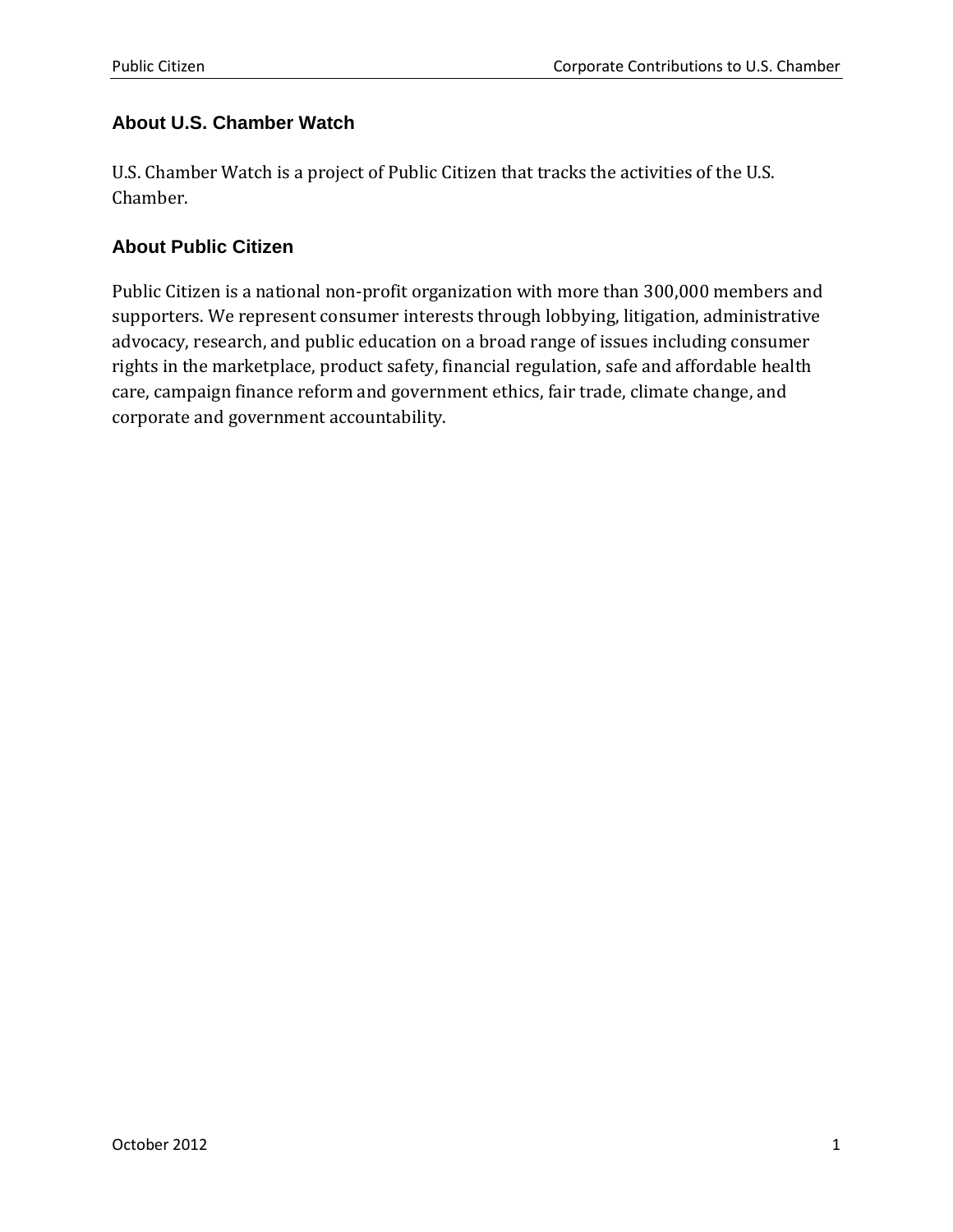#### **The U.S. Chamber Funnels Millions of Corporate Dollars into Election**

The U.S. Chamber of Commerce has already injected tens of millions of dollars into the upcoming election – and it plans to continue to ramp up spending as the election nears. Reports indicate that the Chamber plans to spend \$100 million in total.<sup>1</sup> The massive flow of money from the Chamber is a direct result of the 2010 Supreme Court decision in *Citizens United v. FEC*. The decision allowed corporations to make unlimited donations to organizations like the Chamber, which then direct the money to campaign expenditures. With no disclosure requirements in place for such contributions, most of these contributions remain almost impossible to trace.

However, thanks to pressure from advocacy groups, some corporations are voluntarily disclosing information about their political spending, including contributions to trade groups like the Chamber. The appended data comes from these disclosures. **In 2011, corporations that disclosed their contributions to the Chamber contributed approximately between \$10,681,000 and \$11,980,998. <sup>2</sup> These corporations contributed approximately \$3,547,250 in non-deductible funds to the Chamber.<sup>3</sup>** Yet, most of the funding flowing through the Chamber remains secret. Given this continued lack of transparency, there is a vital need for strong disclosure rules. As exorbitant amounts of money flow into the Chamber and other organizations outside of candidates committees and political parties, and as these funds are then directed into election campaigns, the need for a constitutional amendment to overturn *Citizens United* is all the more apparent.

#### **Chamber Actively Opposes Disclosure**

The Chamber has been adamant in its opposition to disclosure requirements. In 2011, when the Obama administration floated the idea of requiring government contractors to disclose political spending, Chamber CEO Tom Donohue chalked all disclosure requirements up to "intimidation" tactics.<sup>4</sup> Top Chamber lobbyist R. Bruce Josten said in an interview that the powerful business bloc "is not going to tolerate" what it saw as a "backdoor attempt" to silence the private sector by forcing them to disclose their political spending. Josten also declared in an interview with the *New York Times,* "We will fight it through all available means. To quote what they say every day on Libya, all options are on the table."<sup>5</sup>

The Chamber has shown its commitment to non-disclosure in the 2012 elections. The Chamber historically has sponsored what are known as "sham issue ads," electioneering communications that are designed to influence elections but avoid the "magic words" of express advocacy associated with traditional campaign ads, such as "vote for" or "elect." However, the Chamber quickly did an about face in the wake of a district court ruling that would have required the Chamber to disclose its donors behind sham issue ads but which left the veil of secrecy over traditional express advocacy campaign ads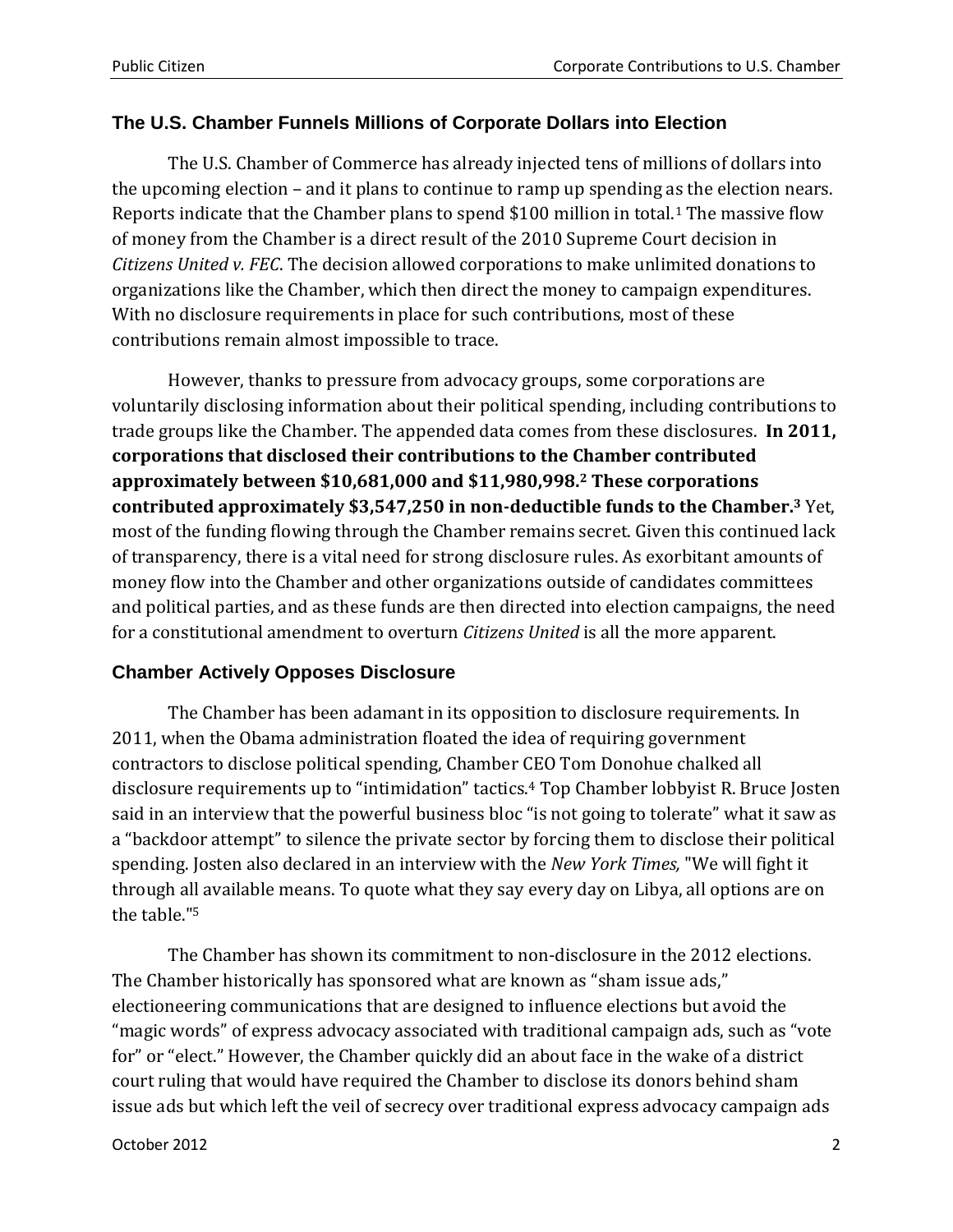in place. As soon as that court ruling mandated disclosure of sham issue ads in September of this year, the Chamber re-tooled its electioneering communications to include the magic words of express advocacy, thereby evading any disclosure obligations.

"It's full steam ahead," Bruce Josten, the Chamber's executive vice president for government affairs, told reporters when asked how the Chamber would respond to the ruling. "The only thing that may switch is you're forced to do express advocacy using the magic words 'vote for,' 'vote against' as opposed to highlighting a given member's legislative record."<sup>6</sup>

In one quick move – made entirely for the purpose of evading disclosure – the Chamber brought an end to its pretense of just airing issue ads and not airing electioneering ads. Unfortunately, a few weeks later, a federal appellate court reversed the district court's opinion and returned both sham issue ads and express advocacy ads back into the recess of darkness and secrecy, where the Chamber once again lurks.

#### **Pressured by Campaigners, Some Corporations Disclose Contributions**

Despite the Chamber's penchant for secrecy, some information about corporate contributions to the Chamber has come to light, thanks to leaks. For example, in 2010, seeking to undermine healthcare reform efforts, health insurers are reported to have contributed between \$10 million and \$20 million to another trade group, America's Health Insurance Plans (AHIP), which then funneled the money to the Chamber. The Chamber dispersed the funds to two business coalitions it had set up and subsidized, which then ran tens of millions of dollars of television ads opposing health care reform legislation.<sup>7</sup> In June 2012, it was reported that health insurer Aetna disclosed in an insurance regulatory filing, perhaps inadvertently, its \$4.05 million contribution to the Chamber. Aetna claimed the donation had been meant for educational purposes, not lobbying.<sup>8</sup> Despite these occasional inadvertent disclosures, however, the sources of the Chamber's considerable election spending power have largely remained out of view.

Bowing to pressure from advocacy groups, some corporations are now voluntarily disclosing their political spending, including in some cases their contributions to trade associations, including the Chamber. A recent report by the Center for Political Accountability found that two out of five companies in the top echelons of the S&P 500 are now disclosing trade association payments.<sup>9</sup> Public Citizen's Chamber Watch analyzed these companies' disclosures and took note of contributions to the Chamber. Among the top contributors were Aetna, which gave the Chamber a combined \$4.1 million in dues and donations; Dow Corporation, which gave the Chamber more than \$1.6 million in 2011; and Prudential, which contributed \$1.5 million. Over \$1 million of Prudential's contributions were non-tax deductible, meaning they could be used for electioneering and lobbying. Many other companies contributed in the hundreds of thousands of dollars.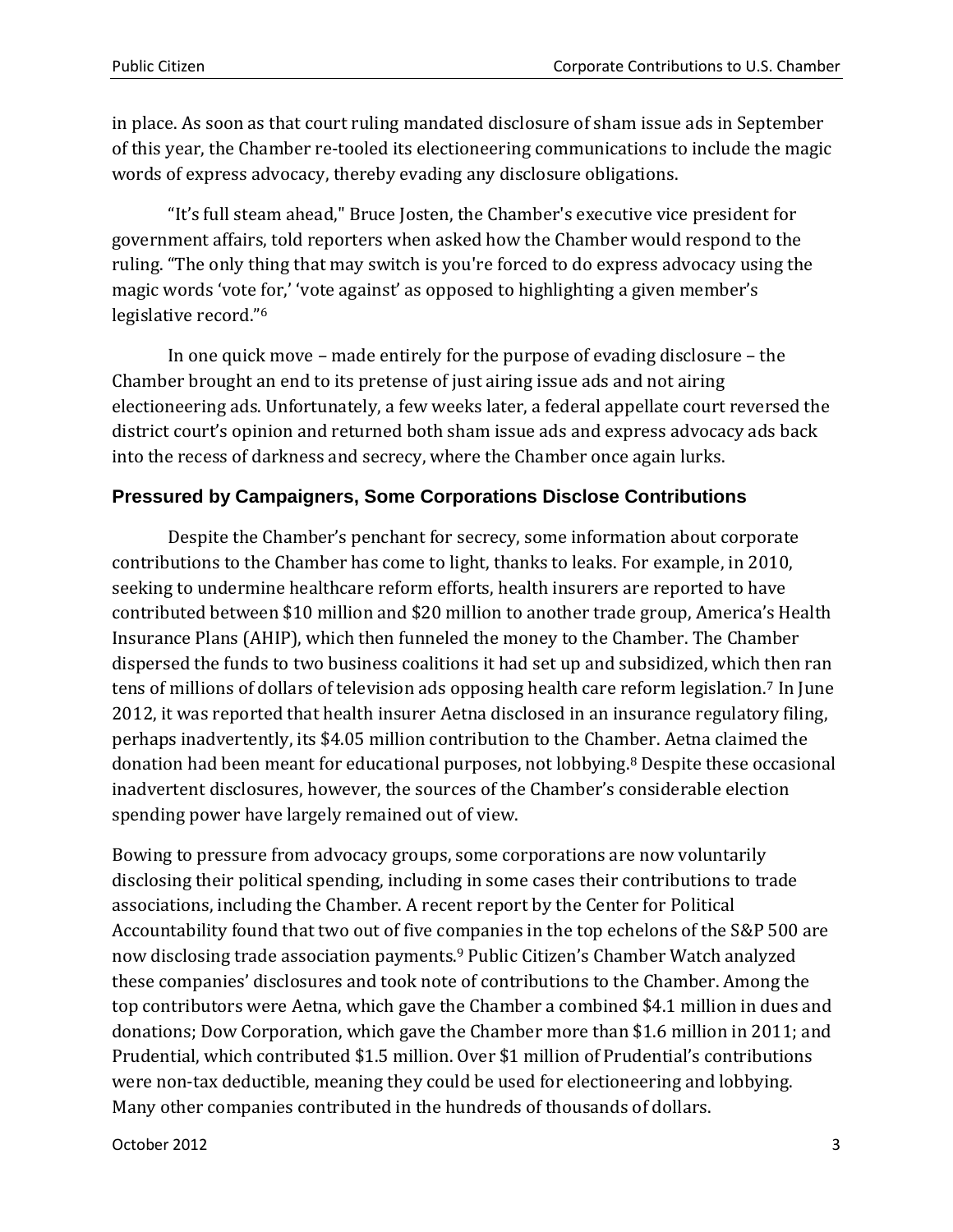#### **Disclosure Rules are Needed**

These instances of voluntary transparency highlight the need for robust disclosure rules. The public is only privy to information about a fraction of corporate contributors to the Chamber. Yet the Chamber's outsize spending is having and will continue to have a profound effect on the outcomes of the upcoming election, as well as many other crucial policy decisions government officials make. Failure to impose disclosure requirements on the Chamber and other third party groups that spend exorbitant amounts of money on electoral campaigns leaves in place a veil of secrecy over the workings of our democracy.

The most robust system for obtaining disclosure of corporate and other contributions to independent electioneering organizations would be through passage of comprehensive legislation, in the form of the DISCLOSE Act. The Chamber has vociferously opposed the DISCLOSE Act, which would require electioneering organizations to disclose their major contributors, labeling it "an unconstitutional attempt to silence free speech."<sup>10</sup> The DISCLOSE Act passed the House of Representatives in 2010, but was blocked by a Senate filibuster, even though it had support of 59 senators. A Senate filibuster also blocked progress on the bill in 2012.<sup>11</sup>

In the absence of a comprehensive system of disclosure, the Securities and Exchange Commission (SEC) should act to require publicly traded corporations to disclose campaignrelated expenditures to shareholders. The SEC has a mission to protect investors. And in that role, it should provide shareholders with political spending disclosure information concerning the companies they invest in. This is essential knowledge for sound investment, as well as critical information for the broader public and our democracy. The SEC has the mandate to create such rules without the passage of legislation, and a petition has already been filed with a record 300,000<sup>12</sup> supportive comments requesting that the SEC craft a rule to this effect.

Additionally, the President should issue an executive order requiring government contractors to disclose their political spending, including corporate funds laundered through third party groups like the U.S. Chamber of Commerce. This is a simple notion to help prevent pay-to-play abuses – that is, where contract awards are influenced by political contributions. With full disclosure, the public may discern when contracts are being awarded based on campaign expenditures rather than merit. Transparency to improve the government contracting process is nothing new. About a dozen state and local jurisdictions already address pay-to-play corruption precisely through such enhanced disclosures for government contractors.

However, as noted above, the Chamber has ardently and shrilly opposed such a proposal, arguing without apparent sense of irony that disclosure of contractor political contributions -- something surely known to political candidates -- would raise the specter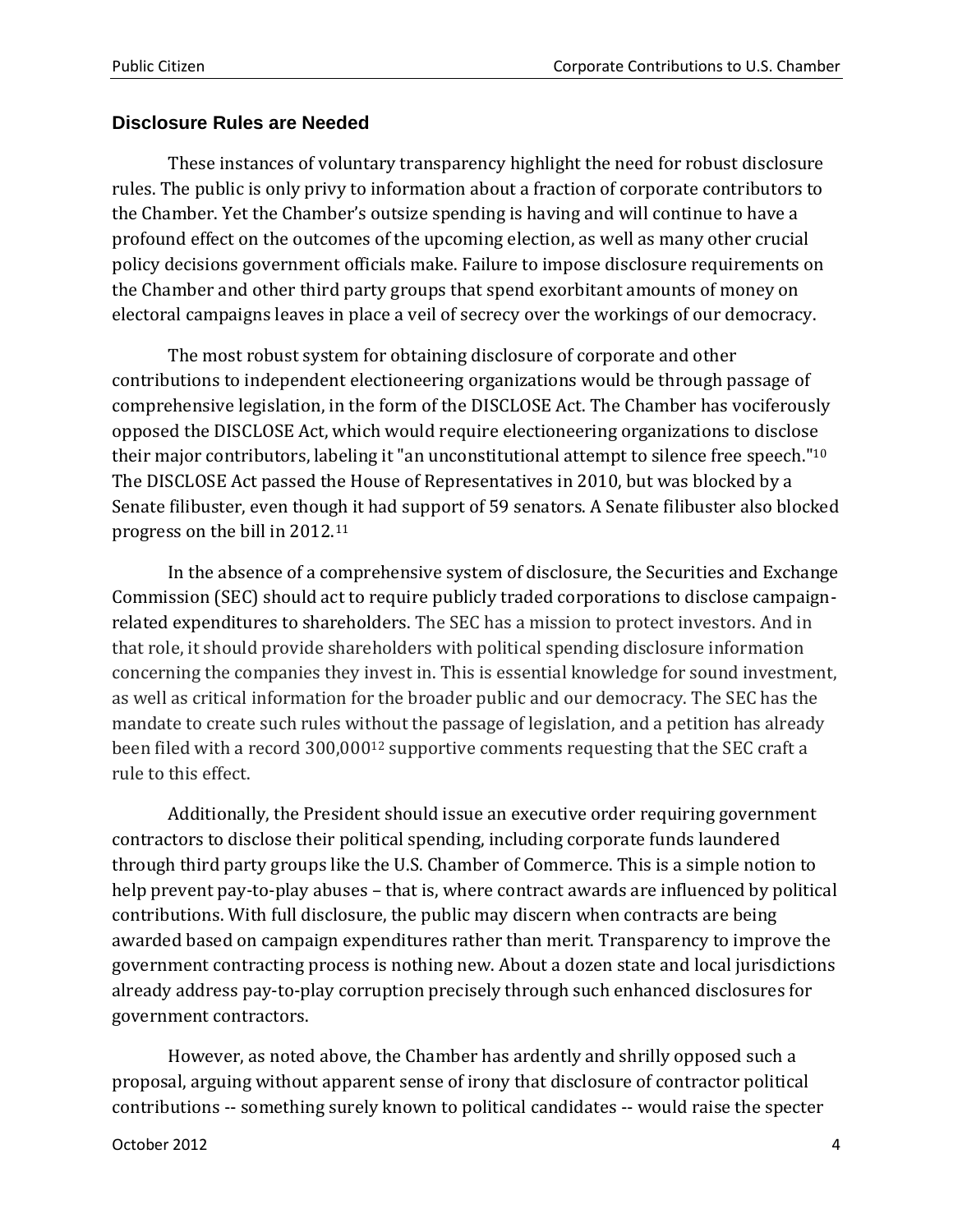of "your tax dollars only going to those companies or contractors that have contributed to a particular political party."<sup>13</sup>

#### **Time for a Constitutional Amendment**

Beyond disclosure rules, a complete overhaul of our election campaign funding system is needed. The influx of corporate money into the current election campaign serves to highlight the devastating effects of the *Citizens United* decision. This spending is facilitated by front groups like the U.S. Chamber, which enable corporations to hide their political activities. A constitutional amendment to overturn *Citizens United* is the only solution that will truly address the failings of a system that allows deep pocketed corporations to wield disproportionate power in our democratic system.

*Please see the appended compilations of publicly available information about corporations' contributions to the U.S. Chamber of Commerce.*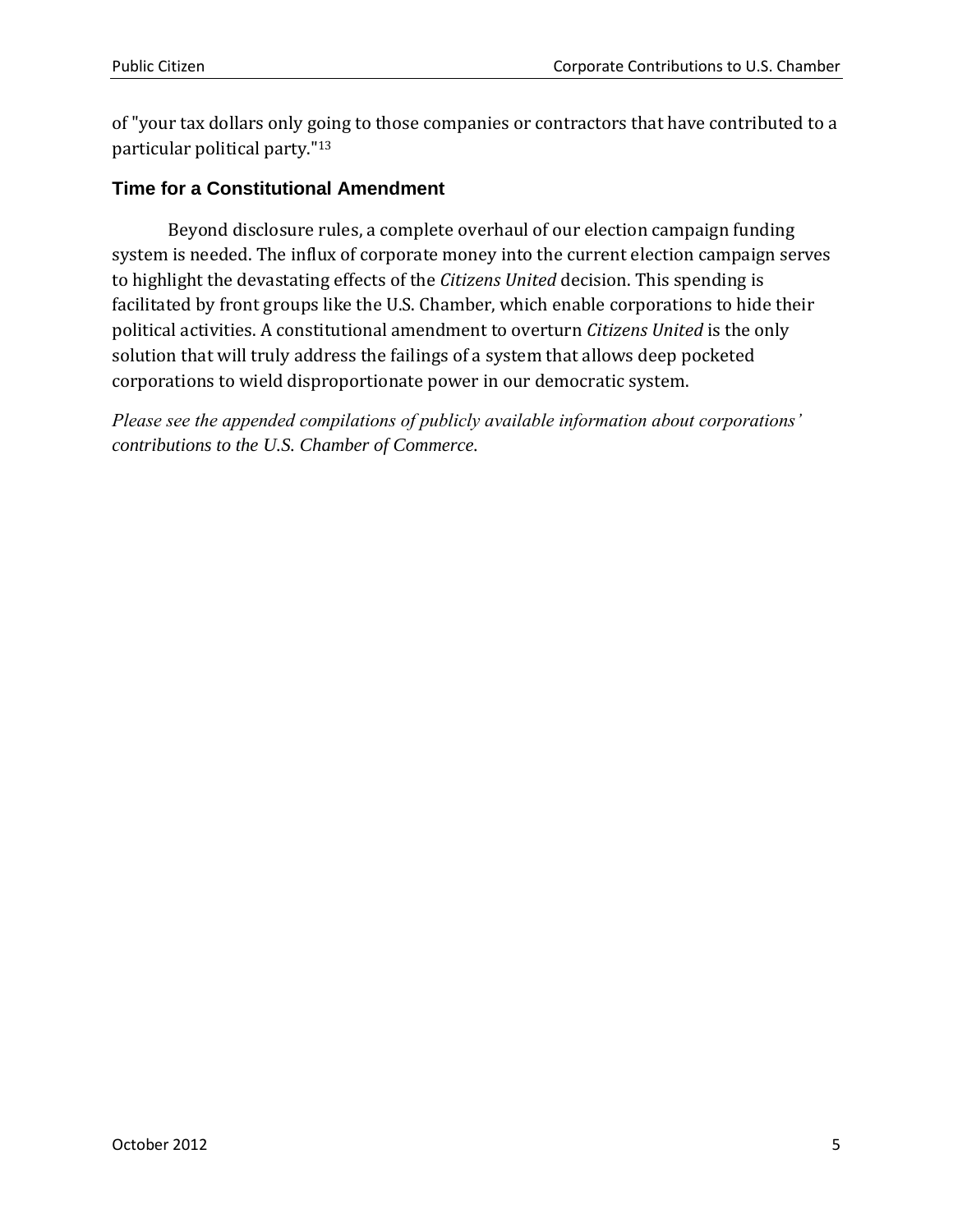### **Appendix: Corporate Contributions to the U.S. Chamber of Commerce**

|                       | <b>Total</b>               | Non-              | <b>Source</b>                                                                                 |
|-----------------------|----------------------------|-------------------|-----------------------------------------------------------------------------------------------|
|                       | contribution <sup>14</sup> | <b>Deductible</b> |                                                                                               |
|                       |                            | <b>Portion of</b> |                                                                                               |
| Company               |                            | Contribution      | http://abbott.com/global/url/content/en US/70.20.                                             |
| Abbott                | \$100,000                  | Not disclosed.    | 35:35/general content/General Content 00170.htm                                               |
|                       | \$4,100,00015              | \$50,000          | http://www.aetna.com/about-aetna-                                                             |
|                       |                            |                   | insurance/document-library/pac/2011-Aetna-PAC-<br>annual-report.pdf                           |
| Aetna                 |                            |                   |                                                                                               |
| Aflac                 | \$59,500 (2012)            | Not disclosed.    | http://www.aflac.com/us/en/docs/political/Corpor<br>ateContributionsReport070512.pdf          |
|                       | \$48,000 (2009)            | Not disclosed.    | http://www.bms.com/Documents/responsibility/co                                                |
|                       |                            |                   | ntributions-archive/2009-Political-Expenditures-by-<br>Certain-Trade-Associations.pdf         |
| <b>BMS</b>            |                            |                   |                                                                                               |
|                       | Not disclosed.             | \$48,000          | http://www.capitalone.com/media/doc/about/polic                                               |
| Capital One           |                            |                   | y-affairs-report.pdf                                                                          |
|                       | \$500,000                  | Not disclosed.    | http://www.chevron.com/documents/pdf/politicalc                                               |
| Chevron <sup>16</sup> |                            |                   | ontributions.pdf                                                                              |
| Chubb                 | Not disclosed.             | \$425,00017       | http://www.chubb.com/corporate/chubb15590.pdf                                                 |
| Corporation           |                            |                   |                                                                                               |
|                       | \$100,000-                 | Not disclosed.    | http://www.thecoca-                                                                           |
|                       | \$499,99918                |                   | colacompany.com/investors/governance/2011%20T<br>rade%20Association%20List.pdf                |
| Coca Cola             |                            |                   |                                                                                               |
|                       | \$12,500                   | Not disclosed.    | http://www.cummins.com/cmi/navigationAction.do<br>?nodeId=56&siteId=1&nodeName=Risk+managemen |
|                       |                            |                   | t&menuId=1050                                                                                 |
| Cummins, Inc.         |                            |                   |                                                                                               |
| Dow                   | \$1,648,750                | Not disclosed.    | http://www.dow.com/investors/corpgov/conduct/p<br>olitical/trade.htm                          |
| Corporation           |                            |                   |                                                                                               |
|                       | \$100,000                  | \$48,000          | http://www.ebaymainstreet.com/us-political-<br>contributions-disclosures                      |
| Ebay                  |                            |                   |                                                                                               |
|                       | $$50,000 + 19$             | Not disclosed.    | http://lilly.com/SiteCollectionDocuments/pdf/2011-                                            |
| Eli Lilly             |                            |                   | Lilly-Political-Contributions.pdf                                                             |
|                       | \$190,00020                | \$95,000          | http://www.intel.com/content/www/us/en/corpor                                                 |
| Intel                 |                            |                   | ate-responsibility/csr-report-builder.html                                                    |
|                       | $$75,000+$                 | Not disclosed.    | http://files.shareholder.com/downloads/JNJ/20953                                              |
| Johnson &             |                            |                   | 62238x0x582388/de86f038-2dbc-4c49-8a36-<br>a38c49688a07/INI US Trade Associations.pdf         |
| Johnson               |                            |                   |                                                                                               |
|                       | $$50,000+$                 | Not disclosed.    | http://www.kraftfoodscompany.com/investor/corpo                                               |
| Kraft                 | (2010)                     |                   | rate-governance/politicalcontributions.aspx                                                   |
| Lockheed              | $$50,000+$                 | $<$ \$50,000      | http://www.lockheedmartin.com/us/who-we-                                                      |
| Martin                |                            |                   | are/corporate-governance/political-disclosures.html                                           |
| Merck                 | Not disclosed.             | \$725,000         | http://www.merck.com/about/views-and-                                                         |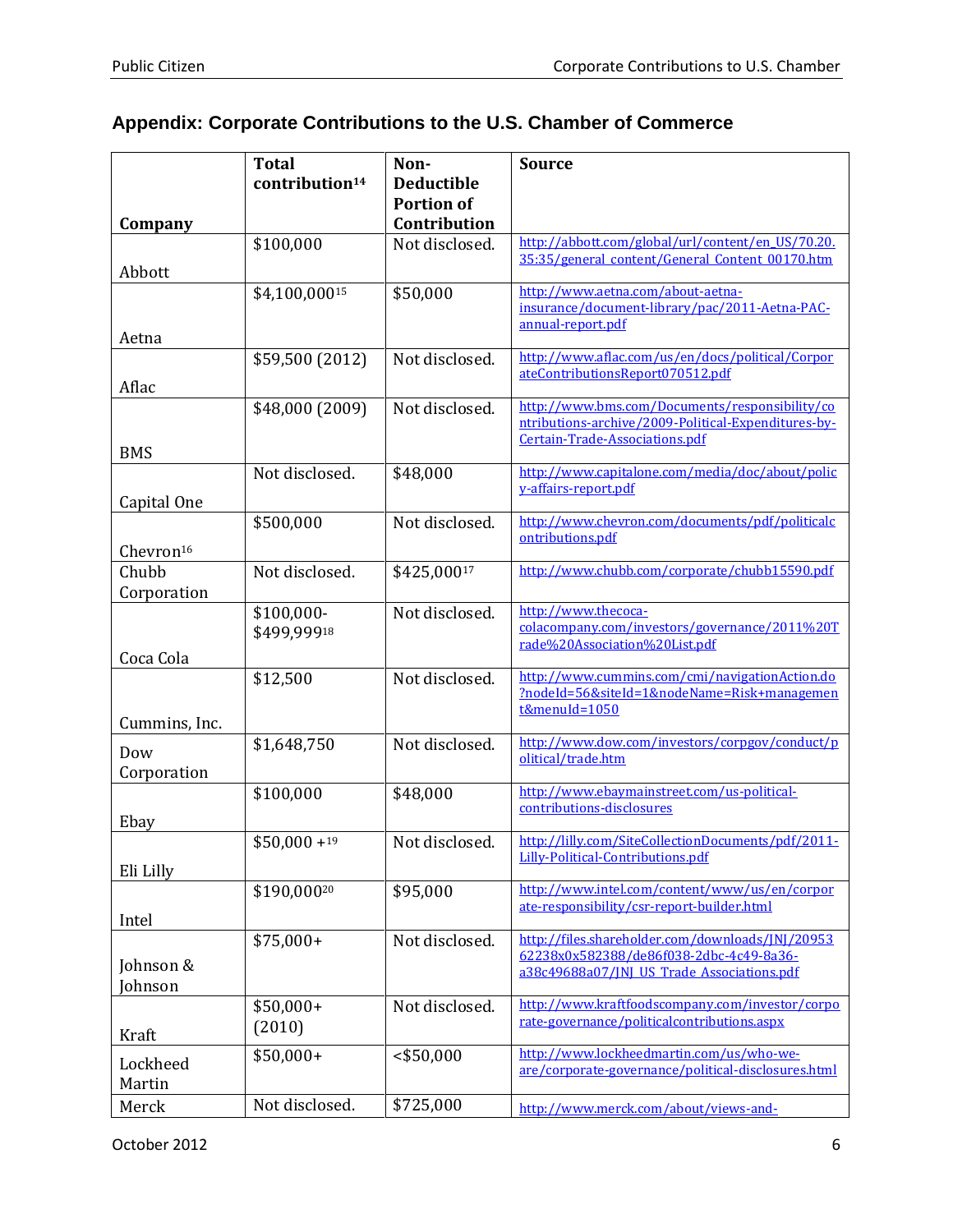|                                        | <b>Total</b><br>contribution <sup>14</sup> | Non-<br><b>Deductible</b>         | <b>Source</b>                                                                                                                                                      |
|----------------------------------------|--------------------------------------------|-----------------------------------|--------------------------------------------------------------------------------------------------------------------------------------------------------------------|
| Company                                |                                            | <b>Portion of</b><br>Contribution |                                                                                                                                                                    |
|                                        |                                            |                                   | positions/trade-association-memberships.html                                                                                                                       |
| MetLife                                | Not disclosed.                             | \$516,750                         | https://www.metlife.com/assets/cao/chairman/gov<br>ernance/conduct/2011-<br>PoliticalActivitiesReportv2July2012Final.pdf                                           |
| Microsoft                              | $$100,000 -$<br>\$999,999                  | \$132,000                         | http://www.microsoft.com/about/corporatecitizens<br>hip/en-us/working-responsibly/principled-business-<br>practices/integrity-governance/political-<br>engagement/ |
| Monsanto                               | $$75,000+$<br>(2012)                       | Not disclosed.                    | http://www.monsanto.com/SiteCollectionDocument<br>s/Jan12-Jun12-political-contributions.pdf                                                                        |
| Norfolk<br>Southern<br>Corporation     | Not disclosed.                             | \$50,000                          | http://www.nscorp.com/nscorphtml/pdf/governme<br>nt relations/Trade Association Contributions.pdf                                                                  |
| Occidental<br>Petroleum<br>Corporation | $$50,000+$                                 | Not disclosed.                    | http://www.oxy.com/InvestorRelations/Governance<br>/Documents/Political%20Contributions%20and%20<br>Lobbying/U.S.%20Trade%20Associations.pdf                       |
| Procter &<br>Gamble                    | Not disclosed.                             | \$70,000                          | http://www.pg.com/en US/downloads/company/po<br>litical involvement/2011 US Trade Association Mat<br>rix.pdf                                                       |
| Prudential                             | \$1,570,000                                | \$1,037,500                       | http://www.prudential.com/documents/public/PAC<br><b>Annual Report 11-Final.pdf</b>                                                                                |
| Texas<br>Instruments<br>Corporation    | $$50,000+$                                 | Not disclosed.                    | http://www.ti.com/corp/docs/company/citizen/gov<br>ernment/trade.shtml                                                                                             |
| United<br>Technologies<br>Corporation  | \$50,000                                   | \$25,000                          | http://www.utc.com/StaticFiles/UTC/StaticFiles/tra<br>de associations.pdf                                                                                          |
| Wellpoint                              | \$500,000                                  | \$250,000                         | http://www.wellpoint.com/prodcontrib/groups/wel<br>lpoint/@wp about government/documents/wlp ass<br>ets/pw_e182127.pdf                                             |
| Yum! Brands                            | Not disclosed.                             | \$25,000                          | http://origin.ga.yum.com/investors/governance/me<br>dia/2011 Direct Political Corporate Contributions.p<br>df                                                      |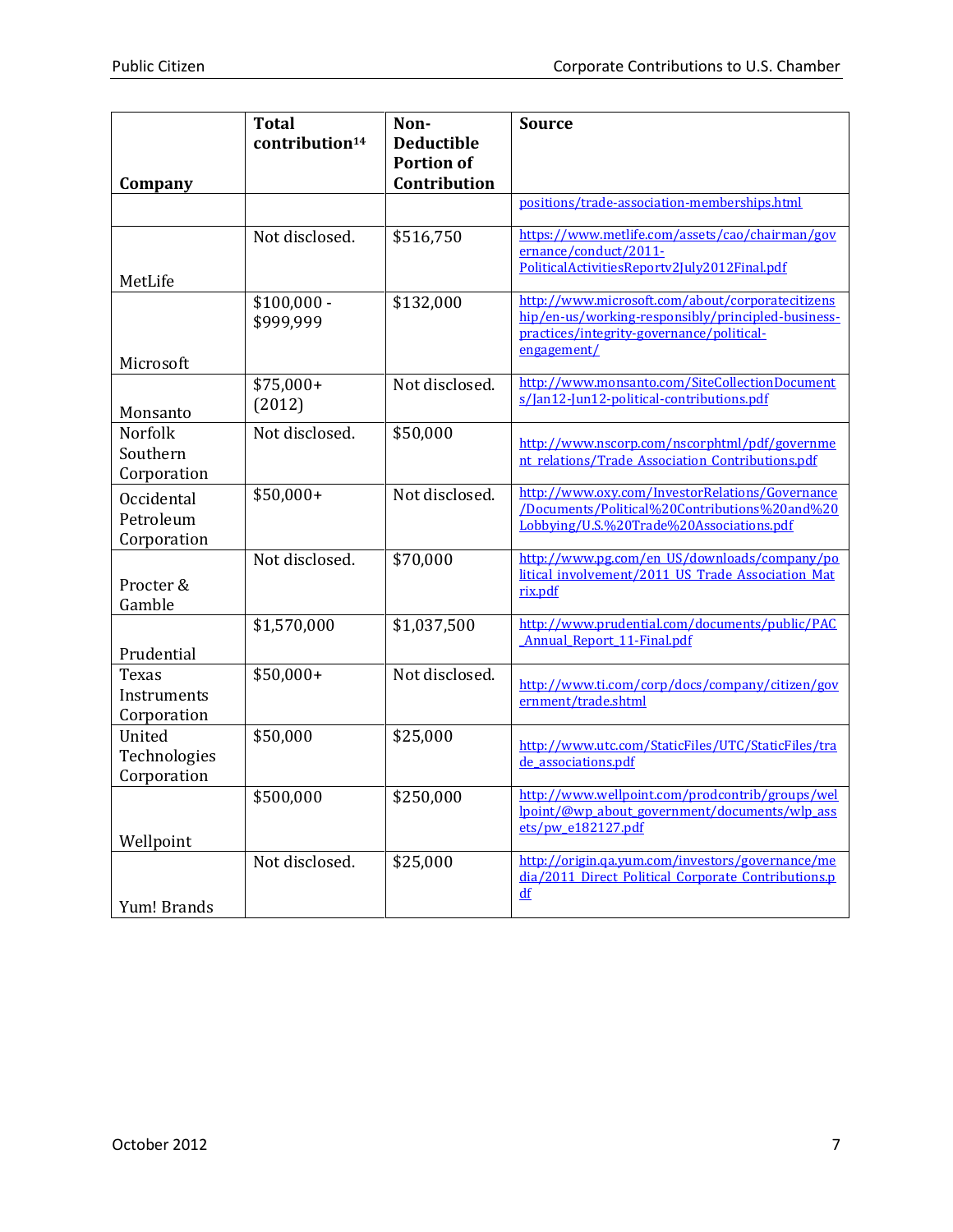#### **References**

 $\overline{\phantom{a}}$ 

<sup>1</sup> Allen, M. and J. Vandehei. (30 May 2012) "GOP groups plan record \$1 billion blitz." *Politico.*  Retrieved 16 October, 2012, fro[m http://www.politico.com/news/stories/0512/76849.html.](http://www.politico.com/news/stories/0512/76849.html)  <sup>2</sup> Some corporations disclosed data for prior years or for 2012. These figures were excluded from the total. Some corporations only report non-deductible contributions. In those cases we could only count this amount in the total. Some corporations provided ranges or stated that they had contributed more or less than a certain amount. The range provided for the total reflects the ranges reported by the corporations. Where companies stated that they had contributed more or less than a certain amount, we counted this minimum or maximum amount. Given that some companies only report non-deductible contributions, the total is likely greater than reported above. Note: A previous version of this report omitted Chevron's contributions to the Chamber from the total contributions calculations.

<sup>3</sup> See note 2. When corporations report contributions of less than or more than a certain amount, we counted that amount when calculating the total. Many corporations do not report the nondeductible component of their contributions. This number is likely low.

<sup>4</sup> Page, S. (21 May 2012). "Chamber of Commerce may spend at least \$50M on elections." *USA Today*. Retrieved 16 October, 2012, from

[http://content.usatoday.com/communities/theoval/post/2012/05/chamber-of-commerce-to](http://content.usatoday.com/communities/theoval/post/2012/05/chamber-of-commerce-to-spend-more-than-50m-on-elections/1#.T8VtmO29fnY)[spend-more-than-50m-on-elections/1#.T8VtmO29fnY.](http://content.usatoday.com/communities/theoval/post/2012/05/chamber-of-commerce-to-spend-more-than-50m-on-elections/1#.T8VtmO29fnY)

<sup>5</sup> Licthblau, E. (26 April 2011). "Lobbyist Fires Warning Shot Over Donation Disclosure Plan." *The New York Times*. Retrieved 16 October, 2012, from

[http://www.nytimes.com/2011/04/27/us/politics/27donate.html.](http://www.nytimes.com/2011/04/27/us/politics/27donate.html)

<sup>6</sup> Cline, S. (18 September 2012). "Court Overturns Only Rule Requiring Secret Groups to Disclose Donors," *US News & World Report*. Retrieved 17 October, 2012, from

[http://www.usnews.com/news/articles/2012/09/18/court-overturns-only-rule-requiring-secret](http://www.usnews.com/news/articles/2012/09/18/court-overturns-only-rule-requiring-secret-groups-disclose-donors)[groups-disclose-donors.](http://www.usnews.com/news/articles/2012/09/18/court-overturns-only-rule-requiring-secret-groups-disclose-donors)

<sup>7</sup> Stone, P. H. (12 January 2010). "Health Insurers Funded Chamber Attack Ads." *National Journal*. Retrieved 16 October, 2012, fro[m http://undertheinfluence.nationaljournal.com/2010/01/health-](http://undertheinfluence.nationaljournal.com/2010/01/health-insurers-funded-chamber.php)

[insurers-funded-chamber.php.](http://undertheinfluence.nationaljournal.com/2010/01/health-insurers-funded-chamber.php) See also, Lipton, E., McIntire, M., and D. Van Natta. (21 October 2010). "Top Corporations Aid U.S. Chamber of Commerce Campaign." *The New York Times*. Retrieved 16 October, 2012, from

[http://www.nytimes.com/2010/10/22/us/politics/22chamber.html?pagewanted=all.](http://www.nytimes.com/2010/10/22/us/politics/22chamber.html?pagewanted=all) 

<sup>8</sup> Riley, C. (15 June 2012). "Oops! Aetna discloses political donations." *CNN*. Retrieved 16 October, 2012 , from [http://money.cnn.com/2012/06/14/news/economy/aetna-political](http://money.cnn.com/2012/06/14/news/economy/aetna-political-contributions/index.htm)[contributions/index.htm.](http://money.cnn.com/2012/06/14/news/economy/aetna-political-contributions/index.htm) 

<sup>9</sup> Center for Political Accountability. (2012). *The 2012 CPA-Zicklin Index of Corporate Political Accountability and Disclosure*. Retrieved 16 October, 2012, from

http://politicalaccountability.net/index.php?ht=a/GetDocumentAction/i/6903

<sup>10</sup> U.S. Chamber of Commerce. (20 May 2010). "U.S. Chamber Press Release: DISCLOSE Act is a Partisan Effort to Silence Critics and Gain Political Advantage." Retrieved 16 October, 2012, from [http://www.uschamber.com/press/releases/2010/may/us-chamber-disclose-act-partisan-effort](http://www.uschamber.com/press/releases/2010/may/us-chamber-disclose-act-partisan-effort-silence-critics-and-gain-political-a)[silence-critics-and-gain-political-a](http://www.uschamber.com/press/releases/2010/may/us-chamber-disclose-act-partisan-effort-silence-critics-and-gain-political-a)